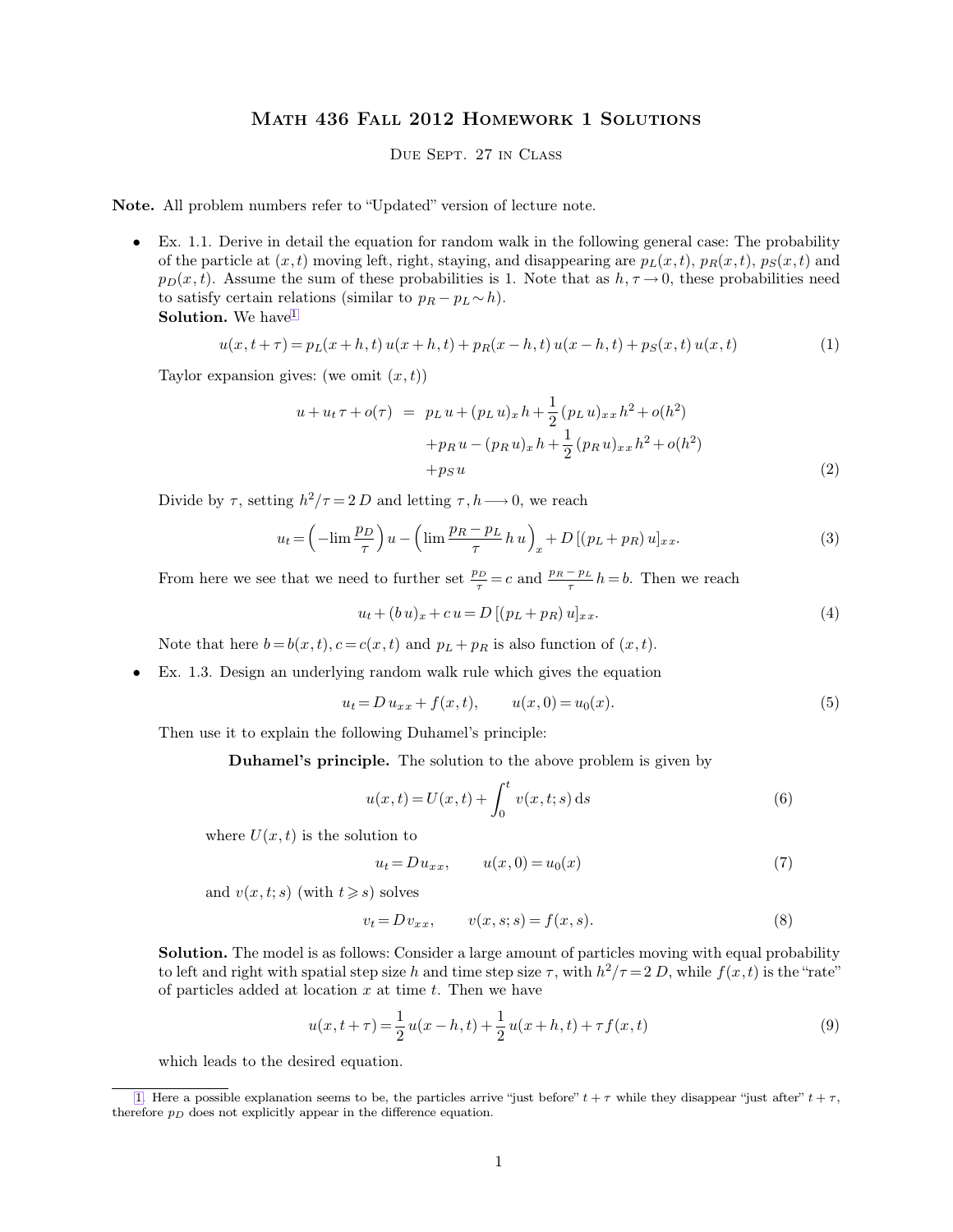From this point of view, Duhamel's principle can be understood as follows.  $U(x, t)$  represents the density at time t of those particles that are present at time  $t = 0$ ,  $v(x, t; s)$  represents the density at time t of those particles that are added (into action) at time s. So if we consider  $s = n \tau$ , the density of all particles together is

$$
u(x,t) = U(x,t) + \sum_{n=1}^{t/\tau} \tau v(x,t;n\tau) \longrightarrow U(x,t) + \int_0^t v(x,t;s) \,ds \tag{10}
$$

as  $\tau \longrightarrow 0$  since that second term is a Riemann sum.

• Ex. 1.5. Design a random walk rule which leads to the equation

$$
u_{tt} - \gamma^2 u_{xx} + c u_x + 2 \lambda u_t = 0.
$$
 (11)

**Solution.** Consider the case  $p^{\pm} = 1 - \lambda^{\pm} \tau$ ,  $q^{\pm} = \lambda^{\pm} \tau$  where + corresponds to right moving particles  $(\alpha(x, t))$  and – left moving particles  $(\beta(x, t))$ . Then we have

$$
\alpha(x, t + \tau) = p^+ \alpha(x - h, t) + q^- \beta(x - h, t) \tag{12}
$$

$$
\beta(x, t + \tau) = p^{-} \beta(x + h, t) + q^{+} \alpha(x + h, t).
$$
\n(13)

Taylor expand:

$$
\alpha + \alpha_t \tau + o(\tau) = p^+ [\alpha - \alpha_x h + o(h)] + q^- [\beta - \beta_x h + o(h)] \tag{14}
$$

$$
\beta + \beta_t \tau + o(\tau) = p^{-} [\beta + \beta_x h + o(h)] + q^{+} [\alpha + \alpha_x h + o(h)]. \qquad (15)
$$

Setting  $h/\tau = \gamma$  and substituting  $p^{\pm} = 1 - \lambda^{\pm} \tau$ ,  $q^{\pm} = \lambda^{\pm} \tau$ , we obtain

$$
\alpha_t \tau + o(\tau) = (-\lambda^+ \tau) [\alpha - \alpha_x \gamma \tau] - \alpha_x \gamma \tau + \lambda^- \tau [\beta - \beta_x \gamma \tau]
$$
\n(16)

$$
\beta_t \tau + o(\tau) = (-\lambda^- \tau) [\beta + \beta_x \gamma \tau] + \beta_x \gamma \tau + \lambda^+ \tau [\alpha + \alpha_x \gamma \tau]. \tag{17}
$$

Dividing both sides by  $\tau$  and let  $\tau \longrightarrow 0$ , we obtain

$$
\alpha_t = -\lambda^+ \alpha + \lambda^- \beta - \gamma \alpha_x \tag{18}
$$

$$
\beta_t = -\lambda^- \beta + \lambda^+ \alpha + \gamma \beta_x \tag{19}
$$

Setting  $u = \alpha + \beta$ ,  $v = \alpha - \beta$ , we have

$$
u_t + \gamma v_x = 0 \tag{20}
$$

$$
v_t + \gamma u_x = -2\lambda^+ \alpha + 2\lambda^- \beta = -(\lambda^+ + \lambda^-) v - (\lambda^+ - \lambda^-) u. \tag{21}
$$

Denote  $2\lambda = \lambda^+ + \lambda^-$  and  $\gamma(\lambda^+ - \lambda^-) = -c$ , we have

$$
u_{tt} = -\gamma v_{xt} = \gamma^2 u_{xx} - 2\lambda u_t - c u_x.
$$
\n
$$
(22)
$$

• Ex. 1.8. Consider particle moving with probabilities  $(p_1, q_1 \text{ right/left}; p_2/q_2 \text{ up/down})$ 

$$
p_i(x, y) = \frac{1}{4} [a_i(x, y) + b_i(x, y) h], \quad q_i(x, y) = \frac{1}{4} [a_i(x, y) - b_i(x, y) h].
$$
 (23)

Show that for Problem No.1 we get

$$
a_1 u_{xx} + a_2 u_{yy} + 2 b_1 u_x + 2 b_2 u_y = 0.
$$
\n(24)

For Problem No. 2 we get

$$
(a_1 w)_{xx} + (a_2 w)_{yy} - 2 (b_1 w)_x - 2 (b_2 w)_y = -\delta(x - \xi) \delta(y - \eta).
$$
 (25)

**Solution.**

◦ For problem 1, we have

$$
u(x, y) = p_1(x, y) u(x + h, y) + q_1(x, y) u(x - h, y) + p_2(x, y) u(x, y + h) + q_2(x, y) u(x, y - h).
$$
\n(26)